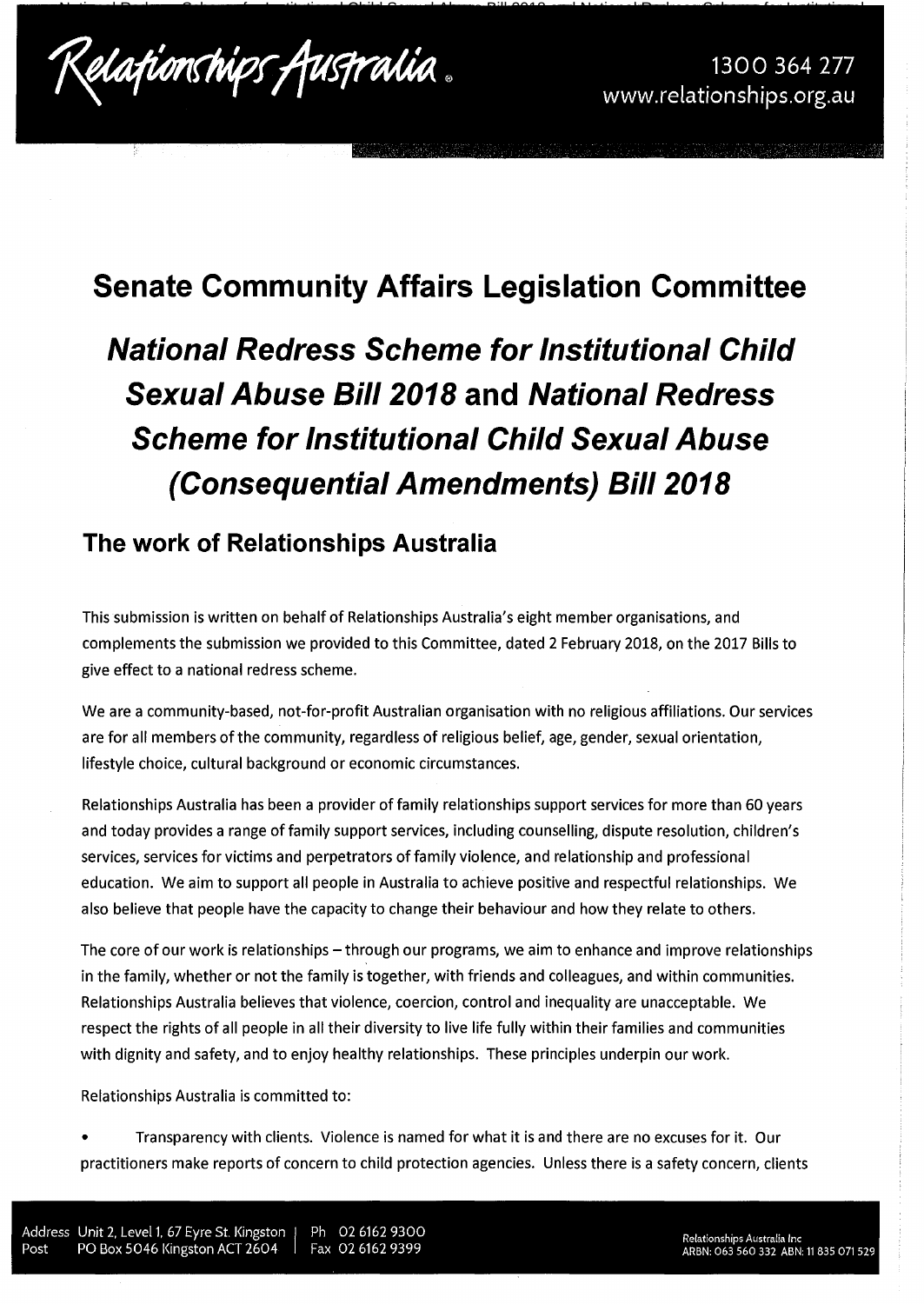are informed about what is happening, encouraged to self-report, given explanations and supported through the reporting process.

Supporting children affected by violence and abuse, recognising the harm it does to them, regardless of whether they are the direct or indirect victims.

• Working with people who have experienced violence and abuse to ensure they are safe, and supporting them to take control of their lives.

• Working with people who have been violent or abusive in their relationships to keep their family members safe and with the belief that they can, and do, change existing patterns of behaviour.

Respecting cultural differences, but not accepting them as an excuse for violence or abuse.

• Working in rural and remote areas, recognizing that there are fewer resources available to people in these areas, and that they live with pressures, complexities and uncertainties not experienced by those living in cities and regional centres.

• Collaboration. We work collectively with local and peak body organisations to deliver a spectrum of prevention, early intervention and tertiary intervention programs with men, women, young people and children. We recognise that often a complex suite of services (for example, drug and alcohol services, family support programs, mental health services and public housing) is needed by people affected by violence and abuse.

• Enriching family and community relationships and encouraging good and respectful communication.

• Ensuring that social and financial disadvantage is not a barrier to accessing services.

• Contributing its practice evidence and skills to research projects, to the development of public policy and to the provision of effective programs.

### **Introduction**

As noted in relation to the 2017 Bills, Relationships Australia supports many of the overarching principles captured in the National Redress Scheme for Institutional Child Sexual Abuse Bill 2018 and the related bill to make consequential amendments (the Bills). These include the Commonwealth's commitment to elements of redress that provide more than monetary compensation - redress payments, direct personal response and ongoing support of survivors. We also support the general principles, including those that recognise the need to minimise re-traumatisation of claimants, but would like more guidance and strengthened wording to make the meaning of other principles more explicit. Relationships Australia acknowledges the extensive and complex work that has been done to progress the Bills.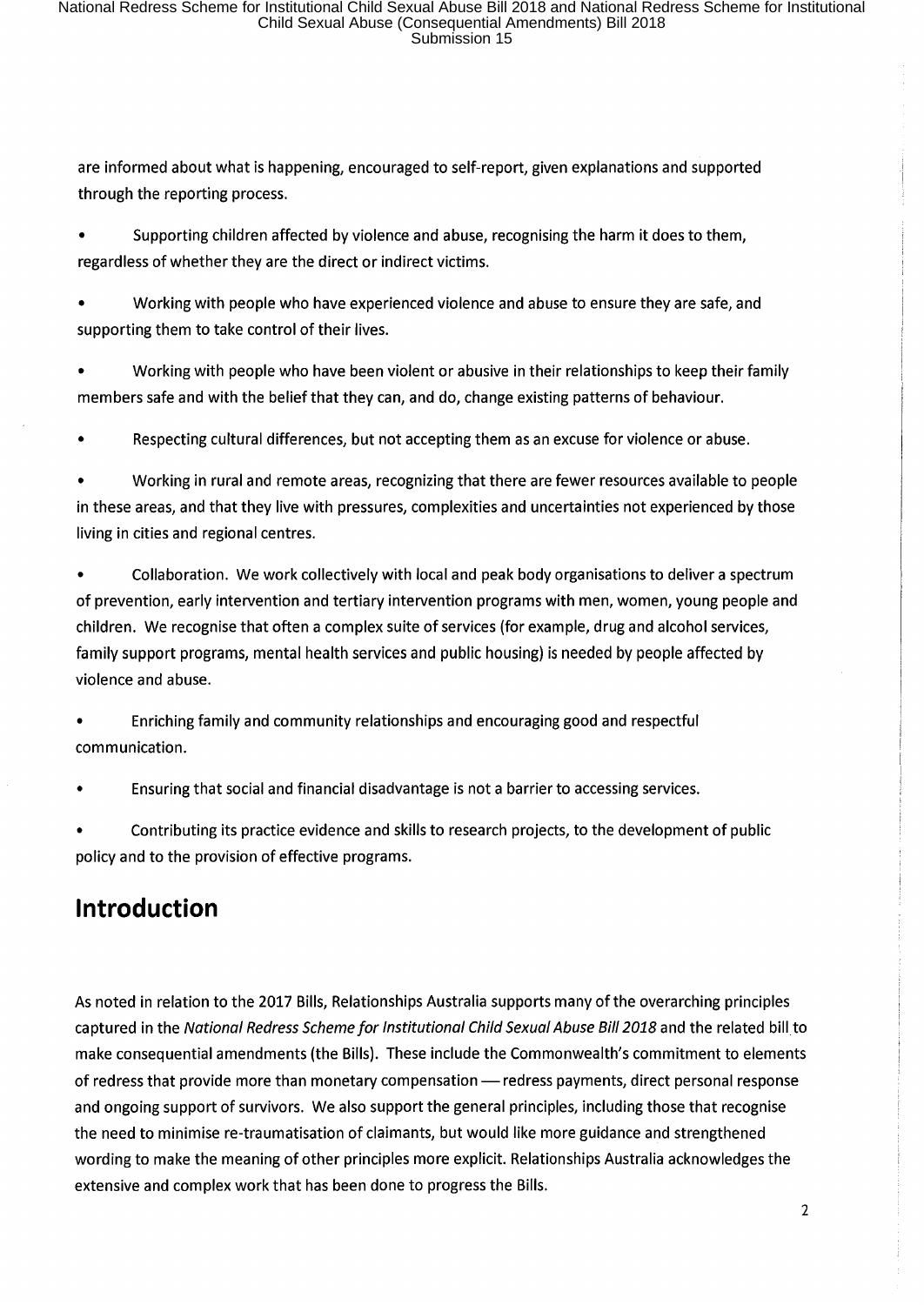In relation to the 2017 Bills, Relationships Australia expressed a range of concerns grouped around particular themes, including:

- the types of services to be funded
- the level of payments to be made to recipients
- limits on who can receive payments, even though they are otherwise eligible
- potential infringements of human rights (including, for example, through time limits)
- potential inequity in application and in outcomes for clients exposed to the same damage and abuse, and
- independence, transparency and accountability of administration.

This submission further explores these themes.

## **Specific comments**

#### **Consultation**

Relationships Australia notes the involvement of the Independent Advisory Council in developing the Bills. As acknowledged in the Explanatory Memorandum to the principal Bill, the Scheme will operate for 10 years and, consequently, the Bills have been framed in a way to afford flexibility to make adjustments in policy and operations as unforeseen contingencies and circumstances arise. Accordingly, Relationships Australia would encourage the Government to retain the Council as a standing body to provide advice and input on proposed adjustments throughout the life of the Scheme. The Council should be formally established in the Bill.

#### **Administration of the Scheme**

Relationships Australia notes that Division 4 of Part 7-3 provides for the appointment of independent decision-makers, and the expectation that these individuals will have expertise in trauma-informed practice. Relationships Australia welcomes the emphasis on the involvement of professionals who are suitably qualified, and acknowledges the intent of making decision-making independent by ensuring that they cannot be directed by the Operator (see subclause 184(4) and clause 185). However, the extensive role to be played by the Operator, who is the Secretary of the Department of Social Services and thus subject to public service accountability rules, continues to give us some disquiet.

As an aside, we note (and acknowledge that we did not previously comment on this), that the terminology of 'Operator' has a strongly institutional feel, and may prove confronting to some survivors. More broadly, Relationships Australia cautions against the Scheme relying on delivery of processes and services that may re-traumatise survivors by taking an approach that 'looks and feels' institutional in its character. (See also the 'Current services and service gaps' section in our previous submission.)

3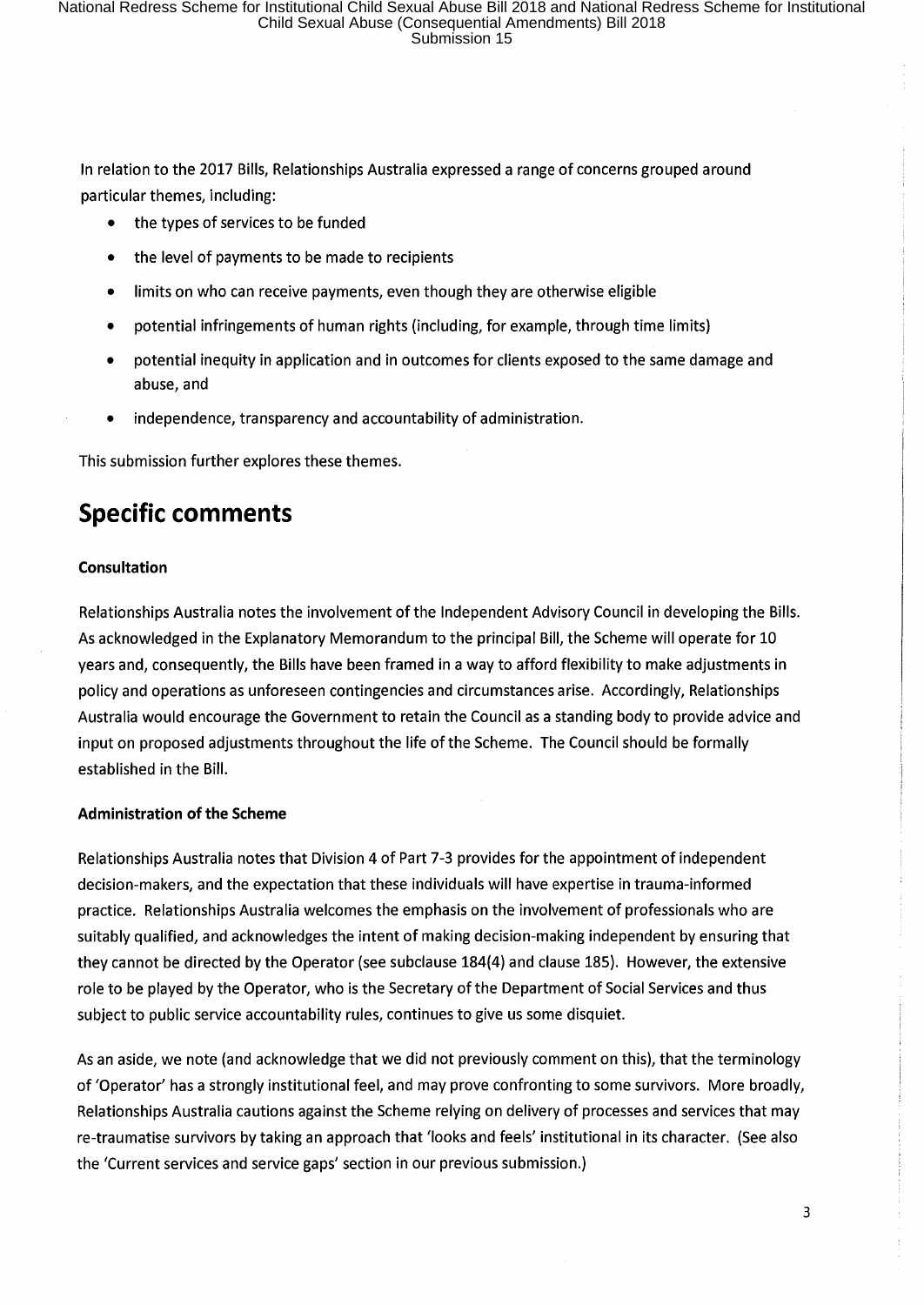Relationships Australia notes the principles to guide actions taken under the Scheme, set out in clause 10. Relationships Australia suggests that consideration be given to according explicit legislative primacy to the principle set out at subclause (4), that

(4) Redress should be assessed, offered and provided so as to avoid, as far as possible, further harming or traumatising the survivor.

#### **Processes**

Our earlier submission expressed concern with timeframes for seeking review and for acceptance of offers, as well as for providing the Operator with requested information (see clause 24). We acknowledge the Government's intent to keep the process as simple and fast as possible, to minimise harm to survivors and to provide timely redress in view of the lengthy wait survivors have experienced to date, and the parlous health conditions of many. We also note that, under clause 40, the Operator can, on their own initiative or in response to a request to do so, extend time for receiving a response to an offer of redress. Nevertheless, we remain concerned that, particularly where traumatised survivors need to engage with support services to both understand the process and to engage with it effectively, these time frames may be unrealistically short, for the reasons set out in our earlier submission. This is of particular concern given that:

- inaction within the timeframe can be taken to be rejection of an offer of redress (cf subclause 45(2)), and
- once an offer is made and rejected, no subsequent application for redress can be made (clause **20).**

In relation to the provision of information, Relationships Australia notes that the Operator can shorten the time within which a survivor must provide requested information, if the Operator considers the application to be urgent. We are concerned that the Operator could shorten time this way, potentially to the disadvantage of survivors, even though the Operator can give an extension of their own motion or in response to a request from a survivor. This seems particularly anomalous when read with clause 25, which imposes the same timeframes on institutions.

Relationships Australia notes that clause 42 sets out the requirements of an acceptance document. These include that the applicant identify the components of redress sought. While the Bill is clear that a survivor may only make one application for redress, the Bill is less clear on whether there is a similar 'once and for all' dimension intended to underpin this aspect of acceptance. If a survivor initially accepts only one or two components, may that be revisited later? For example, if a survivor initially only accepts counselling and psychological supports but, as a result of receiving these services, then feels able to (and wishes to) receive a direct personal response, can this later be nominated by the survivor? In any event, the Bill should make the intent clear. Relationships Australia would urge that a broader and more flexible approach should be adopted.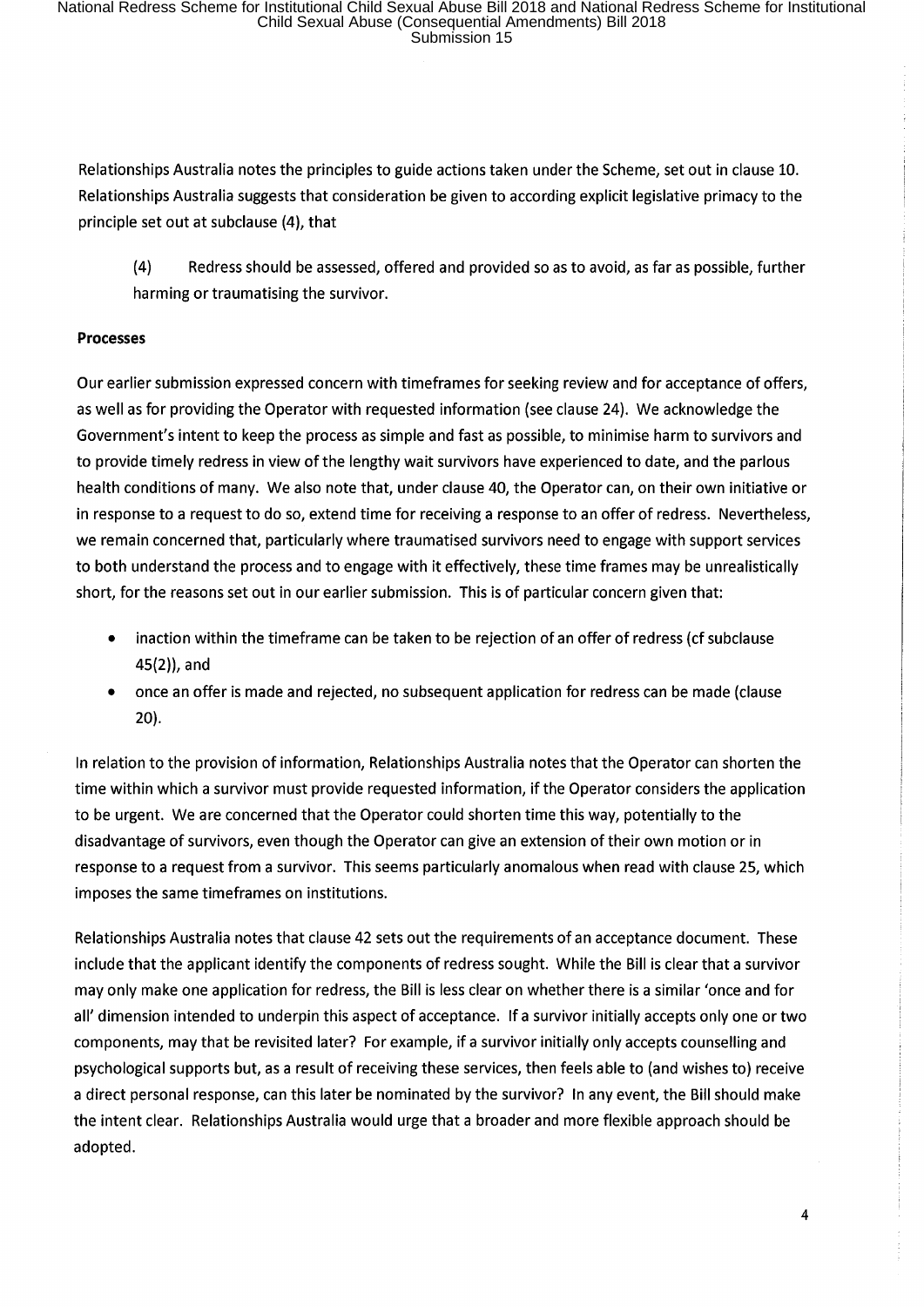#### **Eligibility**

#### Requirement of citizenship/permanent residency

Relationships Australia welcomes the provision of mechanisms by which survivors who are not citizens or permanent residents can be eligible for redress (subclause 13(2): rule-making power, Explanatory Memorandum pp 7, 20, 117).

#### Exclusion of survivors who are in gaol at the time of applying  $-$  paragraph 20(1)(d)

Relationships Australia acknowledges the difficulties, expressed in the Explanatory Memorandum to the Bill (see p 27), of providing key elements of the Redress Scheme to persons incarcerated in gaol. We also acknowledge that the Bill does provide a discretionary mechanism to allow access to redress in these circumstances, and in this context we draw to the Committee's attention the prisoner welfare support services recommended in our previous submission.

#### Exclusion of survivors with serious criminal convictions  $-$  Part 3-2, Division 2

This is a complex set of provisions, seeking to balance important policy considerations which will underpin the public legitimacy of the Scheme. Relationships Australia acknowledges the flexibility built into this Division (cf subclause 63(5)), and the recognition that exclusion of survivors is a grave matter, to be implemented only on the basis of considered and pertinent advice.

Relationships Australia also acknowledges the critical importance that the Scheme retains public confidence and support, and that provision of redress to some individuals could compromise that confidence and support. We nevertheless maintain our position that if an individual has been subjected to institutional sexual abuse as a child, then that person remains deserving  $-$  at least of psychological services and (where desired) a direct personal response - regardless of what they have subsequently done. This is particularly critical given the breadth and depth of data, outlined in our previous submission, demonstrating the association between the experience of this kind of trauma as a child and subsequent criminal offending as an adult. $<sup>1</sup>$ </sup>

Relationships Australia remains open to an option in which survivors should be required to use redress payments to repay debts related to criminal injuries, or to provide child support.

#### Exclusion of survivors who are subject to a security notice  $-$  paragraph 20(1)(b); Part 3-2, Division 3

Relationships Australia notes that survivors are not entitled to redress while they are subject to a security notice given by the Minister for Home Affairs to the Minister for Social Services pursuant to clause 65. Such notices appear to be available on the basis of cancellation of travel documents by the Minister for Foreign Affairs or cancellation of visas on security grounds. Accordingly, and having regard to what we understand

<sup>&</sup>lt;sup>1</sup> See also Appendix A to our previous submission.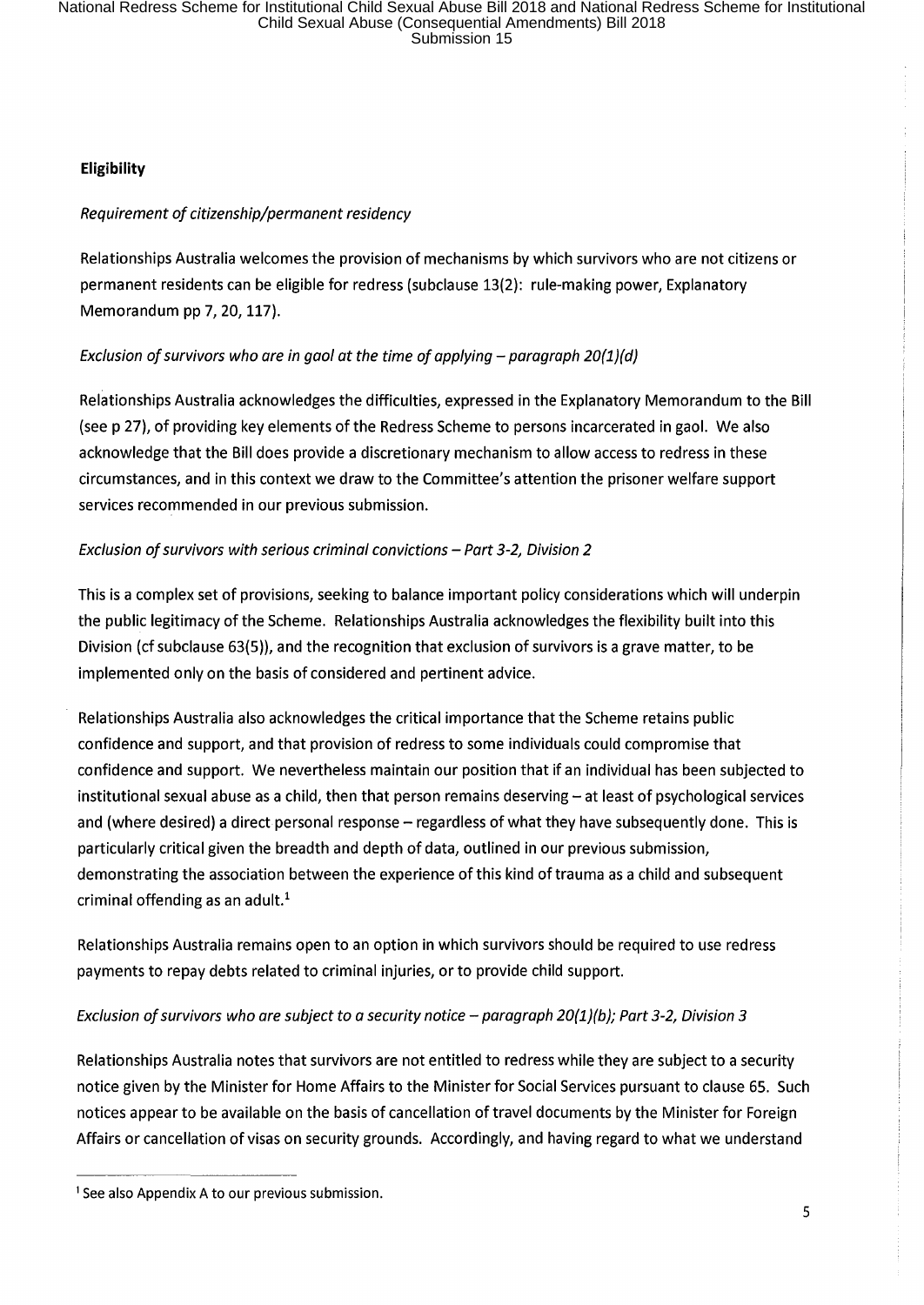are the processes by which such cancellations can occur, ineligibility for redress can be grounded in processes which themselves may be opaque and unaccountable to the survivors- thus risking further harm and traumatisation.

The policy basis for such exclusion seems to be reflected at subclause  $65(2)$  - the risk that payments under the Scheme may be used in a way that prejudices the security of Australia or a foreign country.<sup>2</sup> Such a purpose seems to Relationships Australia to be irrelevant to the question of whether the person was, as a child, sexually abused in an Australian institution, and thus signally fails to recognise both the inherent wrong of that abuse, as well as the well-established and understood consequences for that person's longterm behaviour.

Critically, the exclusion undermines the proposition that child sexual abuse is always, absolutely and unconditionally, a wrong done to the child. Child sexual abuse, and its impact, cannot be retrospectively diminished or disregarded, or its blameworthiness to any degree attenuated, by subsequent acts of the victim.

Further, as the Bill makes clear, redress payments are not compensation or damages. They are simply a recognition of the wrong done to the child. And, in any event, why should institutions be excused from the obligation to make redress payments in respect of particular groups of survivors? Why should institutions be any less accountable for the wrongs done to those survivors when they were children?

To mitigate the risk to which subclause 65(2) averts, and any risk of public outrage occasioned by payments to wrongdoing survivors, Relationships Australia suggests that survivors should be eligible for those elements of redress relating to (with appropriate security safeguards) direct personal response and access to counselling and psychological support (which may include countering violent extremism components). In addition, we respectfully submit that it would desirable to confer on the Operator a power similar to that conferred in relation to persons in gaol and persons with a history of serious criminal convictions. This would offer a proportionate, suitably nuanced and potentially therapeutic response to survivors of child sexual abuse. Finally, the Operator should be empowered, in respect of such survivors, to make a determination of an amount of redress payments, and that should be payable as part of the institution's contribution to the costs of administering the Scheme, if payment to the survivor is, for public policy reasons, unpalatable.

#### Exclusion of survivors who are under 18 at the time of applying  $-$  paragraph 20(1)(c)

Relationships Australia notes the provision, in clause 21 of the Bill, of a mechanism by which a child who will turn 18 before the scheme sunset day, may apply for redress. Relationships Australia notes that this would occur by way of rules.

<sup>----------</sup> 2 See also Explanatory Memorandum, p 27.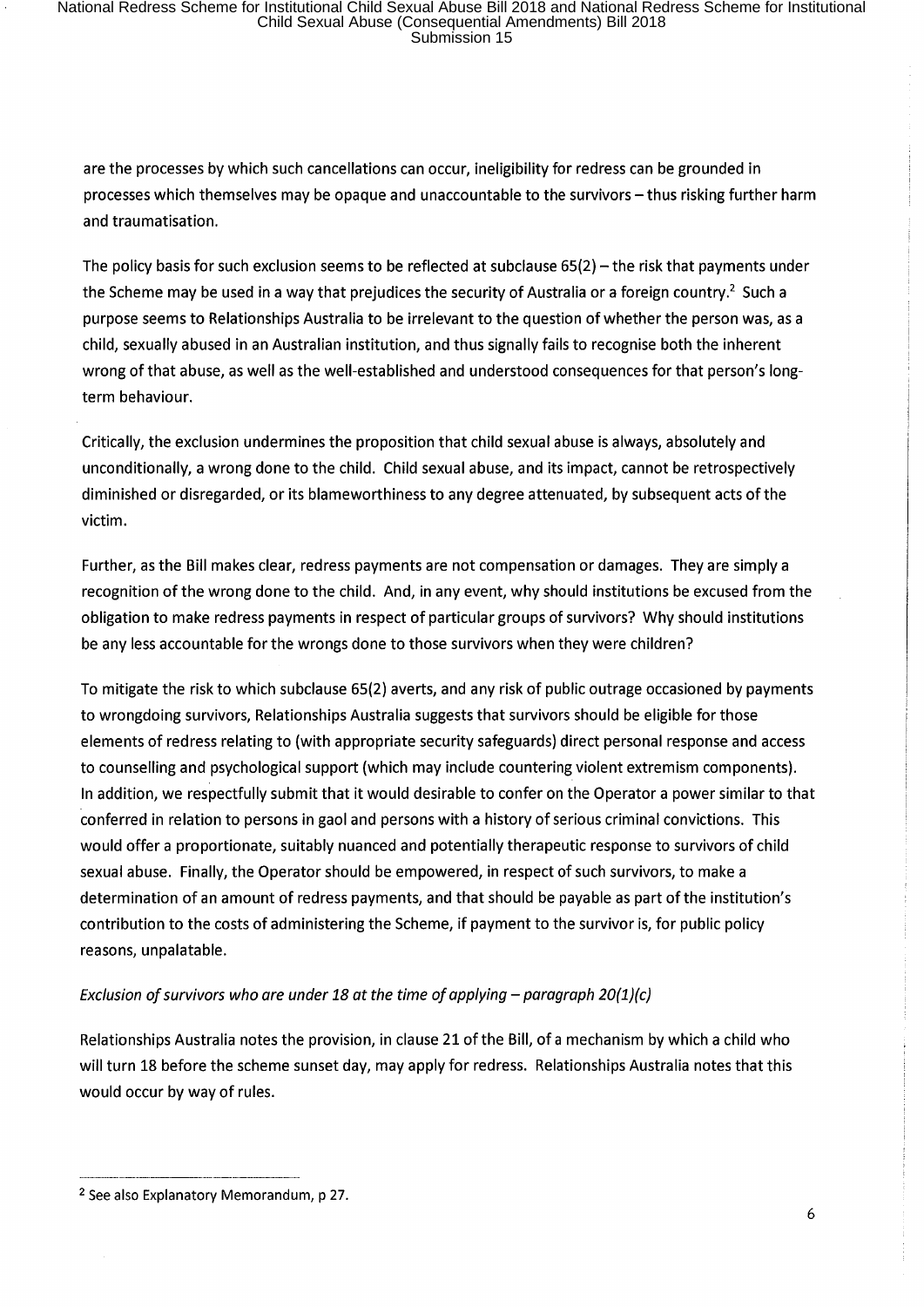#### Multiple instances of abuse

While we understand the desirability of clarity, timeliness, and certainty in administering the Scheme, Relationships Australia notes with concern retention of the 'one application only' approach, for the reasons set out in our earlier submission.

#### Family members

Relationships Australia acknowledges the desirability of ensuring finality in claims, but remains concerned that the Scheme does not acknowledge the reality of intergenerational trauma in excluding family members from accessing support under the Scheme where a survivor is deceased.

#### Citizenship issues - deportation on character grounds

Relationships Australia continues to press for exclusion from deportation, on character grounds, of survivors of institutional child sexual abuse in Australia, who have gone on to commit offences. This is for the reasons outlined above, and in our previous submission, in relation to eligibility limits, and potential inequities between pre and post 2018 survivors.

#### Duration

Relationships Australia continues to press that the Scheme not have a fixed closing date, for the reasons outlined in our previous submission.

#### Inequities in quantum of payments

Relationships Australia remains concerned about the potential for unjustified inequities between survivors and, in particular, continues to press for a universal base payment for all survivors who meet the eligibility criteria as a pragmatic and principled way to mitigate against such inequities.

#### Counselling and psychological services; the National Service Standards - Part 5-3

Relationships Australia remains concerned about the lack of detail in these sections of the Bill. For example, it is not clear from the face of the Bill whether those survivors who will have access to a declared provider<sup>3</sup> will also be subject to a cap of \$5000 in the value of services which they can receive under the Scheme. In any event, Relationships Australia continues to recommend the life-long provision of therapeutic counselling and psychological care, and a flexible, client-centred approach to the kinds of services offered, so that these are tailored to the needs of each survivor. We continue to recommend the intensive case management services described in our previous submission.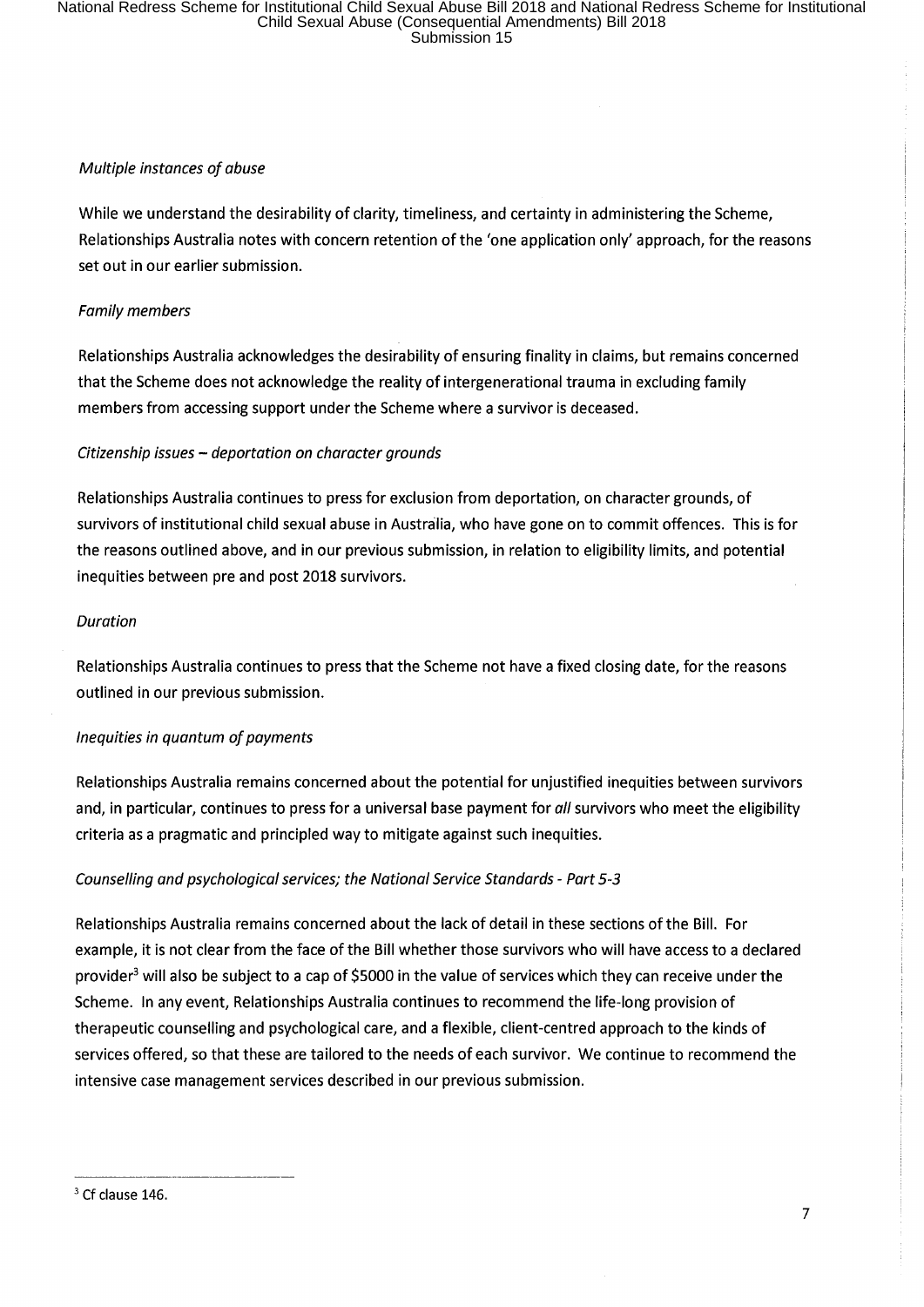It appears from the Bill that the National Service Standards will be contained in the inter-governmental agreement which will underpin the Scheme. Will there be consultation on these standards? If so, when and with whom? Relationships Australia continues to emphasise the need for principles of traumainformed practice to govern the provision of counselling and psychological services. If trauma-informed practice does not sit at the heart of the Standards and the implementation of the Scheme, it is probable that survivors will be unnecessarily re-traumatised.

#### Direct personal response  $-$  Part 2-5, Division 4

Relationships Australia notes that the Minister may declare guidelines about how direct personal responses are to be provided, having regard to principles set out in clause 56. We welcome a flexible approach being taken, so that institutions have the benefit of lessons learned as the Scheme progresses. However, we respectfully urge that the Government consider including in the Act some core requirements, including (but not limited to) that direct personal responses be provided by persons of seniority and authority, who have had the benefit of training in trauma-informed practice, and that a neutral person be present to support all participants in engaging in a meaningful and therapeutic process.

#### Review of decisions

Relationships Australia understands that the limitation of reviews to internal review aligns the recommendation of the Independent Advisory Council on redress (cf eg Explanatory Memorandum, p 10).

Relationships Australia acknowledges the reasoning that underpins exclusion of external review in the Scheme as a whole, as outlined in the Explanatory Memorandum.<sup>4</sup> We also acknowledge the intent to ensure that independent decision-makers, to be appointed under Part 7-3, will have appropriate expertise to engage in a therapeutic way with survivors, and will promote 'supportive, survivor-focussed and nonlegalistic' decisions, to be made expeditiously. However, we continue to have reservations about the exclusion of review, given the 'once and for all' nature of decisions to be made on applications for redress.<sup>5</sup> If a rejection of a claim, perhaps based on inaction by a survivor, forever extinguishes the eligibility of a survivor to make a further claim, it seems that complete exclusion of review may be unduly harsh.

#### Nominees - Part 4-2

Subclause 81(1), as currently framed, suggests that a person may be the assistance nominee of an applicant or the legal nominee of the applicant. Can a person (natural or corporate) be appointed to act in both of these capacities? The inclusion of a note, clarifying the intention, might be of assistance.

<sup>4</sup> By way of comparison, Relationships Australia notes that the Bill excludes from *both* internal and external review a determination by the Operator of an institution's quarterly contribution for the administration of the Scheme (clause 152, Explanatory Memorandum, p 90). Review is available of decisions under clause 156 relating to the waiver of funding contributions (in whole or part) or late payment penalties (see also Explanatory Memorandum, p 91).<br><sup>5</sup> See paragraph 20(1)(a).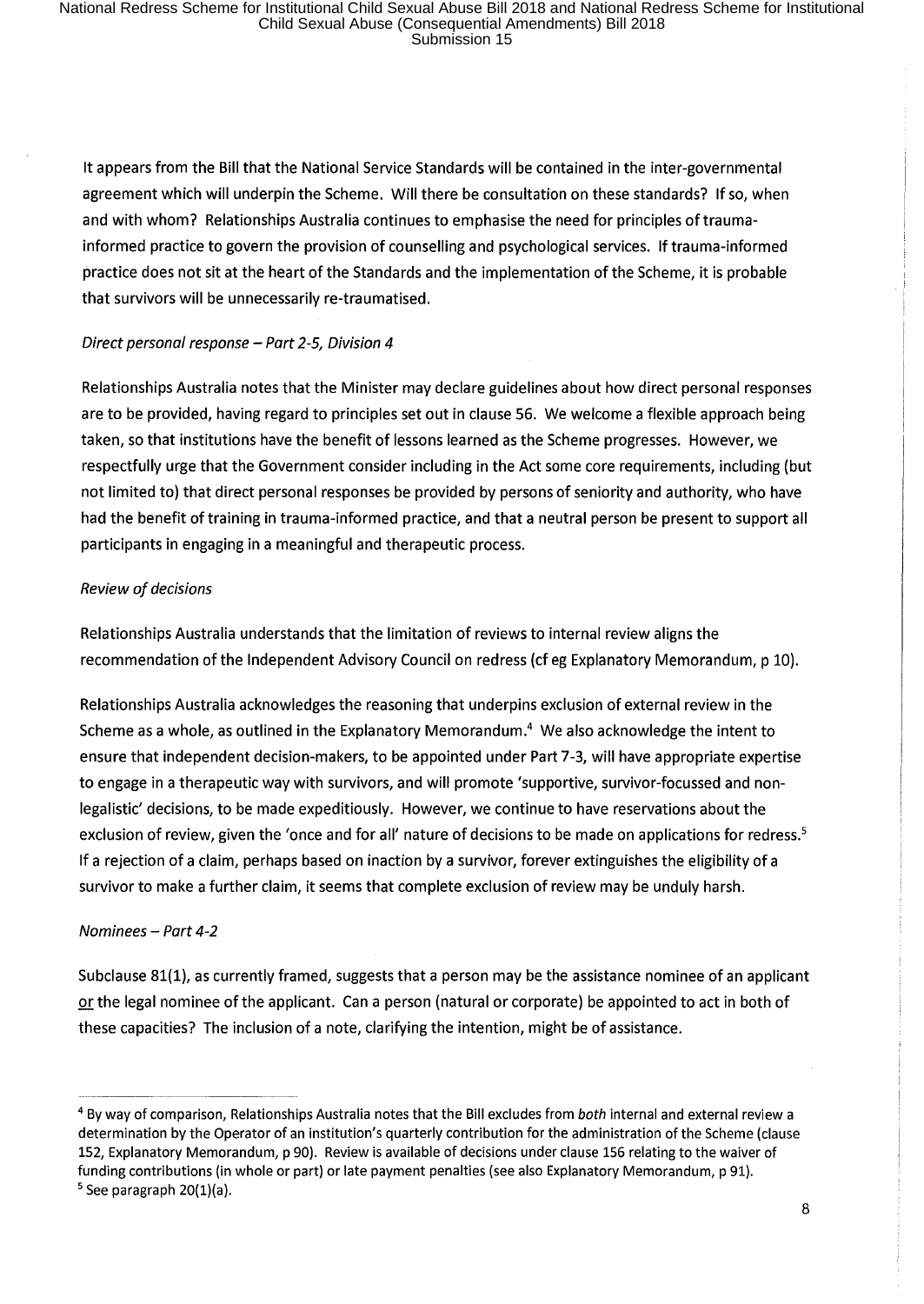#### **Accountability and transparency- rule-making powers**

The survivor cohort that will engage with the Scheme has struggled with a lifetime of opaque institutions that, until very recently, were utterly unaccountable for the egregious wrongs they perpetrated. In this context, the more transparent and accountable the Scheme and its supporting mechanisms, the more readily will survivors be able to engage with the Scheme in a constructive and restorative way, and the more likely that the Scheme will achieve its purpose.

Relationships Australia acknowledges the imperative of enabling administration of the Scheme to be modified quickly to survivor needs, and that this objective can be well-served by the use of rules, rather than regulations. Relationships Australia also acknowledges the complexities of national arrangements underpinned by referrals of Constitutional powers, and that these can render disallowance measures unsuitable. We note the comments at p 101 of the Explanatory Memorandum in this regard. However, it would be helpful if further detail could be provided about the proposed governance arrangements, which should ensure real time and dynamic accountability, particularly for mechanisms which can operate to exclude persons from eligibility, and impose timeframes and other administrative burdens on vulnerable survivors.

As presently framed, however, the Bill presents some significant concerns; in particular, by making actual operation of the Scheme significantly the matter for the making of rules that will be out of reach of ordinary means of Parliamentary scrutiny. A particular concern is presented by subclauses 12(3) and (4), which provide that rules may both extend eligibility and exclude eligibility. The Explanatory Memorandum rightly notes that, in a Scheme intended to operate over the course of a decade, unforeseen circumstances (including unforeseen groups of survivors) may come to light, and that it is highly desirable that there be a mechanism for quickly recognising their entitlements. However, while an absence of the scrutiny to which Bills and regulations are ordinarily subject may be prudent and compassionate when applying to the benefit of survivors, it should occasion disquiet where exclusionary measures, which will operate to the detriment of individuals, are concerned.

#### Other examples include:

- subclauses 13(3) and (4) Act or rules may prescribe that a person is not eligible for redress under the Scheme; the Explanatory Memorandum explains the benefits of using rules to quickly include unanticipated cohorts of survivors and exclude unanticipated cohorts of applicants whom the Act would have excluded from eligibility (see p 21), we are concerned that exclusion of cohorts from eligibility should be subject to scrutiny to ensure appropriate procedural fairness and other safeguards, and believe that this could be achieved without bringing the Scheme into disrepute, or undermining public confidence in, and support for, the Scheme, while proposed exclusions are examined
- subclause  $14(3)$  Act or rules may prescribe that abuse of a person is not within the scope of the Scheme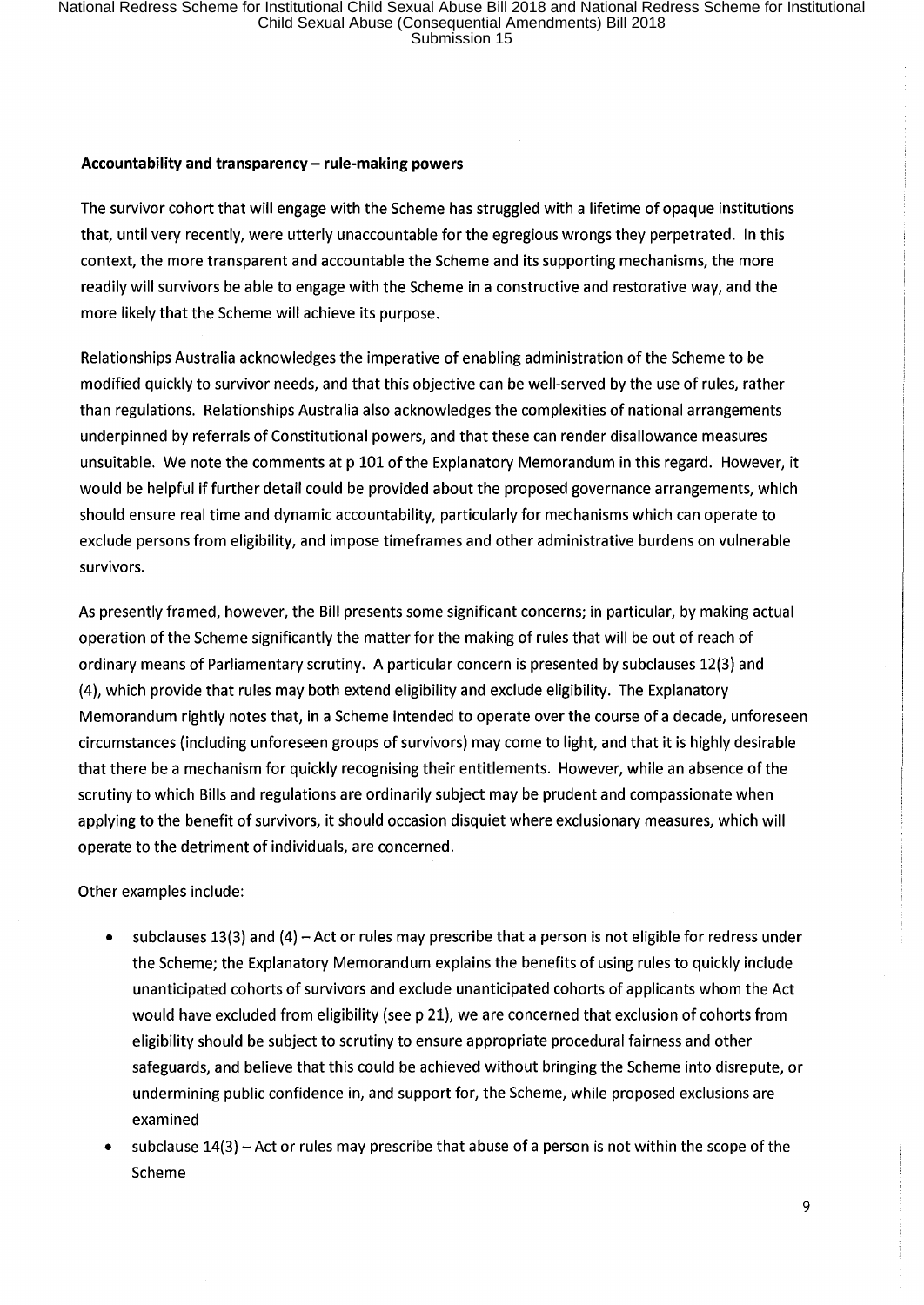- subclauses 15(5) and (6) rules may prescribe the circumstances in which an institution is responsible, primarily responsible, or equally responsible for the abuse of a person; this may conversely exclude responsibility, and thus operate to the detriment of survivors
- clause 33 the Minister may make written guidelines to apply the assessment framework described at clause 32; these guidelines are not a legislative instrument: subclause 33(4). This is not, of itself, problematic. However, we are concerned that unauthorised obtaining, recording, disclosure or use of information in the guidelines is an offence punishable by two years or 120 penalty units, or both: see clause 104. In particular, we are concerned at the lack of transparency this creates. We acknowledge the need to mitigate the risk of fraudulent applications, to protect the integrity and sustainability of the Scheme. Relationships Australia further acknowledges that the low evidentiary threshold and liberal test of 'reasonable likelihood' do create a risk of greater magnitude than might be the case in other compensation arrangements. Relationships Australia suggests that an appropriate balancing of the interests of transparency and open justice (which are also key to the Scheme's enjoyment of good repute and public confidence) and fraud mitigation is achievable. Perhaps the Government could consider enacting an arrangement under which the Minister is required to submit the guidelines to an appropriate oversight agency (such as the Ombudsman or the Australian Human Rights Commission), and is required to take into account any comments they may have and, if necessary, vary the guidelines from time to time. This should happen 'in real time', rather than retrospectively.

Overall, Relationships Australia supports the use of rules to modify operation of the Scheme when this is to the benefit of survivors, but has serious concerns about the lack of scrutiny of new arrangements that may operate to the detriment of survivors. Relationships Australia urges the inclusion of a 'real time' and dynamic mechanism (eg not an annual report, or the second and eighth anniversary reports)<sup>6</sup> by which Parliament can consider rules and raise concerns with the Minister, and by which the Minister can be asked to take these into account and consider altered arrangements. We do not consider that such a mechanism would undermine the benefits of the Scheme as a timely, credible and effective alternative to a lengthy civil litigation process, as described at p 21 of the Explanatory Memorandum.

Relationships Australia acknowledges the limitations on the rule-making powers at subclause 179(5). These appear to reflect well-accepted principles relating to delegated instruments and are thus uncontroversial.

<sup>&</sup>lt;sup>6</sup> Relationships Australia notes that clause 187 provides for annual report on the Scheme. See also the Explanatory Memorandum, p 64.